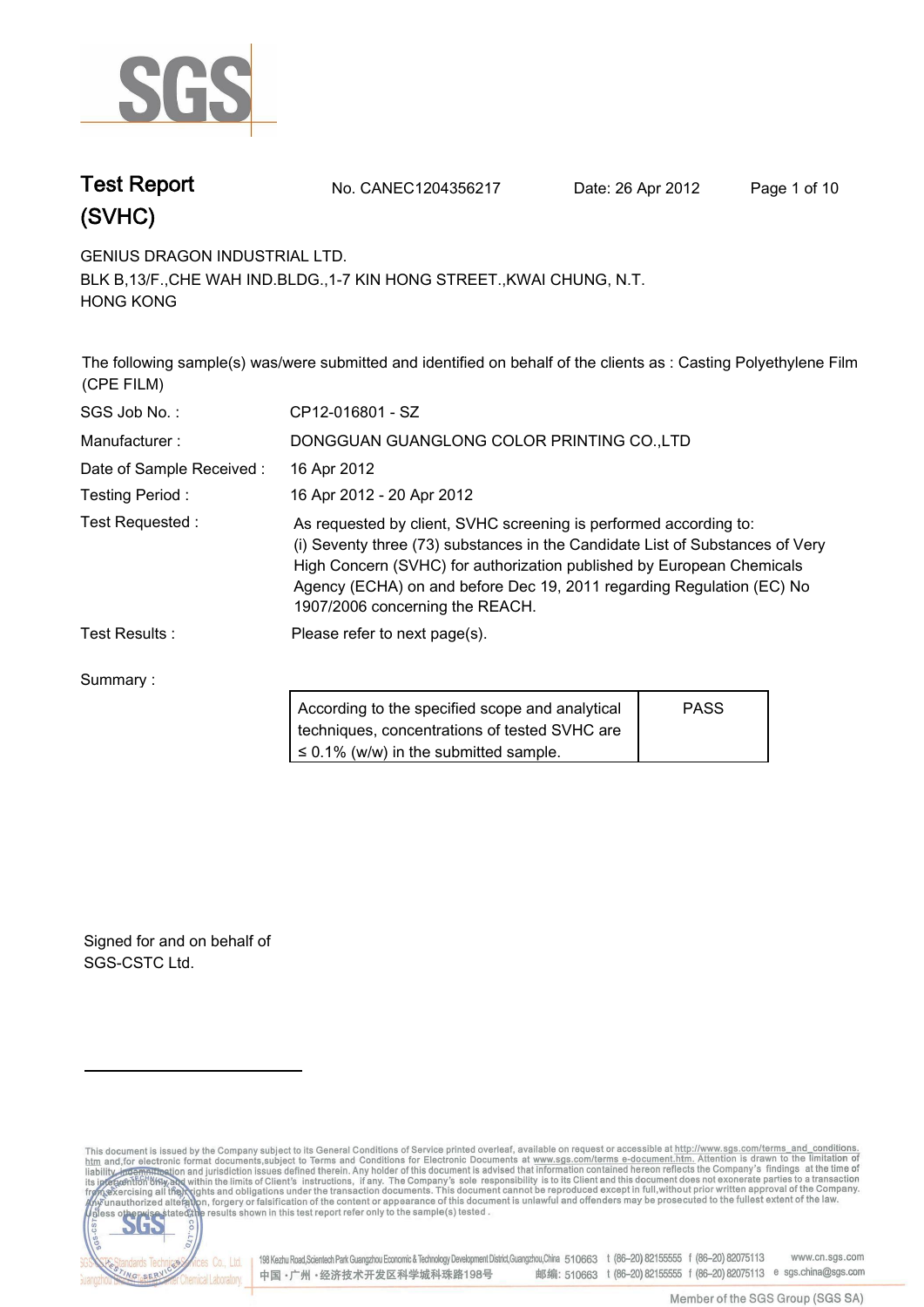

**(SVHC) Test Report. No. CANEC1204356217 Date: 26 Apr 2012. Page 2 of 10.**

### **Remark :**

(1) The chemical analysis of specified SVHC is performed by means of currently available analytical techniques against the following SVHC related documents published by ECHA: http://echa.europa.eu/web/guest/candidate-list-table

These lists are under evaluation by ECHA and may subject to change in the future.

(2) Concerning article(s):

In accordance with Regulation (EC) No 1907/2006, any EU producer or importer of articles shall notify ECHA, in accordance with paragraph 4 of Article 7, if a substance meets the criteria in Article 57 and is identified in accordance with Article 59(1) of the Regulation, if (a) the substance in the Candidate List is present in those articles in quantities totaling over one tonne per producer or importer per year; and (b) the substance in the Candidate List is present in those articles above a concentration of 0.1% weight by weight (w/w).

Article 33 of Regulation (EC) No 1907/2006 requires supplier of an article containing a substance meeting the criteria in Article 57 and identified in accordance with Article 59(1) in a concentration above 0.1% weight by weight (w/w) shall provide the recipient of the article with sufficient information, available to the supplier, to allow safe use of the article including, as a minimum, the name of that substance in the Candidate List.

SGS adopts the interpretation of ECHA for SVHC in article unless indicated otherwise. Detail explanation is available at the following link: http://webstage.contribute.sgs.net/corpreach/documents/SGS-CTS\_SVHC-paper-EN-11.pdf

(3) Concerning material(s):

Test results in this report are based on the tested sample. This report refers to testing result of tested sample submitted as homogenous material(s). In case such material is being used to compose an article, the results indicated in this report may not represent SVHC concentration in such article. If this report refers to testing result of composite material group by equal weight proportion, the material in each composite test group may come from more than one article.

If the sample is a substance or mixture, and it directly exports to EU, client has the obligation to comply with the supply chain communication obligation under Article 31 of Regulation (EC) No. 1907/2006 and the conditions of Authorization of substance of very high concern included in the Annex XIV of the Regulation (EC) No. 1907/2006.

(4) Concerning substance and preparation:

If a SVHC is found over 0.1% (w/w) and/or the specific concentration limit which is set in Regulation (EC) No 1272/2008 and No 790/2009, client is suggested to prepare a Safety Data Sheet (SDS) against the SVHC to comply with the supply chain communication obligation under Regulation (EC) No 1907/2006, in which:

- a substance that is classified as hazardous under the CLP Regulation (EC) No 1272/2008.

- a mixture that is classified as dangerous according Dangerous Preparations Directive 1999/45/EC or classified as hazardous under the CLP Regulation (EC) No 1272/2008, when their concentrations are equal to, or greater than, those defined in the Article 3(3) of 1999/45/EC or the lower values given in Part 3 of Annex VI of Regulation (EC) No. 1272/2008; or

- a mixture is not classified as dangerous under Directive 1999/45/EC, but contains either:

This document is issued by the Company subject to its General Conditions of Service printed overleaf, available on request or accessible at http://www.sgs.com/terms\_and\_conditions.<br>
htm and for electronic format documents, CO.LTD. 565 198 Kezhu Road, Scientech Park Guangzhou Economic & Technology Development District, Guangzhou, China 510663 t (86-20) 82155555 f (86-20) 82075113 **Co., Ltd.** www.cn.sas.com dards Tech 邮编: 510663 t (86-20) 82155555 f (86-20) 82075113 e sgs.china@sgs.com 中国·广州·经济技术开发区科学城科珠路198号 NG SERY Chemical Laboratory.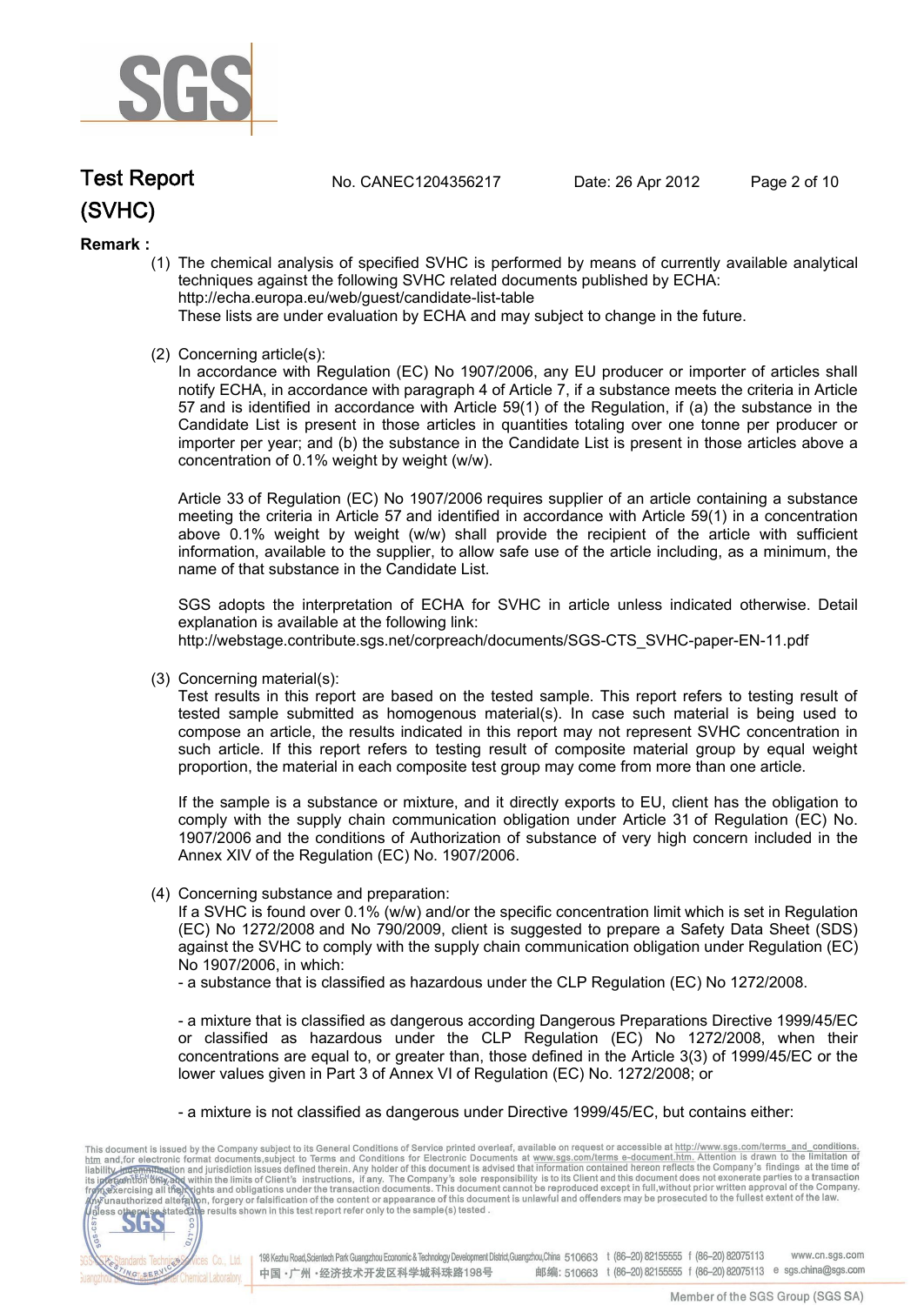

### **(SVHC) Test Report. No. CANEC1204356217 Date: 26 Apr 2012. Page 3 of 10.**

(a) a substance posing human health or environmental hazards in an individual concentration of ≥ 1 % by weight for mixtures that are solid or liquids (i.e., non-gaseous mixtures) or ≥ 0.2 % by volume for gaseous mixtures; or

(b) a substance that is PBT, or vPvB in an individual concentration of  $\geq 0.1$  % by weight for mixtures that are solid or liquids (i.e., non-gaseous mixtures); or

(c) a substance on the SVHC candidate list (for reasons other than those listed above), in an individual concentration of ≥ 0.1 % by weight for non-gaseous mixtures; or

- (d) a substance for which there are Europe-wide workplace exposure limits.
- (5) If a SVHC is found over the reporting limit, client is suggested to identify the component which contains the SVHC and the exact concentration of the SVHC by requesting further quantitative analysis from the laboratory.

| Test Sample :        |                      |                    |  |
|----------------------|----------------------|--------------------|--|
| Sample Description : |                      |                    |  |
| Specimen No.         | <b>SGS Sample ID</b> | <b>Description</b> |  |
|                      | CAN12-043562.001     | Transparent film   |  |

### **Test Method :.**

**SGS In-House method-GZTC CHEM-TOP-092-01, GZTC CHEM-TOP-092-02, Analyzed by ICP-OES, GC-MS Colorimetric method/HPLC and UV-VIS..**

This document is issued by the Company subject to its General Conditions of Service printed overleaf, available on request or accessible at http://www.sgs.com/terms\_and\_conditions.<br>htm\_and, for electronic format documents,



198 Kezhu Road,Scientech Park Guangzhou Economic & Technology Development District,Guangzhou,China 510663 t (86-20) 82155555 f (86-20) 82075113 www.cn.sgs.com 邮编: 510663 t (86-20) 82155555 f (86-20) 82075113 e sgs.china@sgs.com 中国·广州·经济技术开发区科学城科珠路198号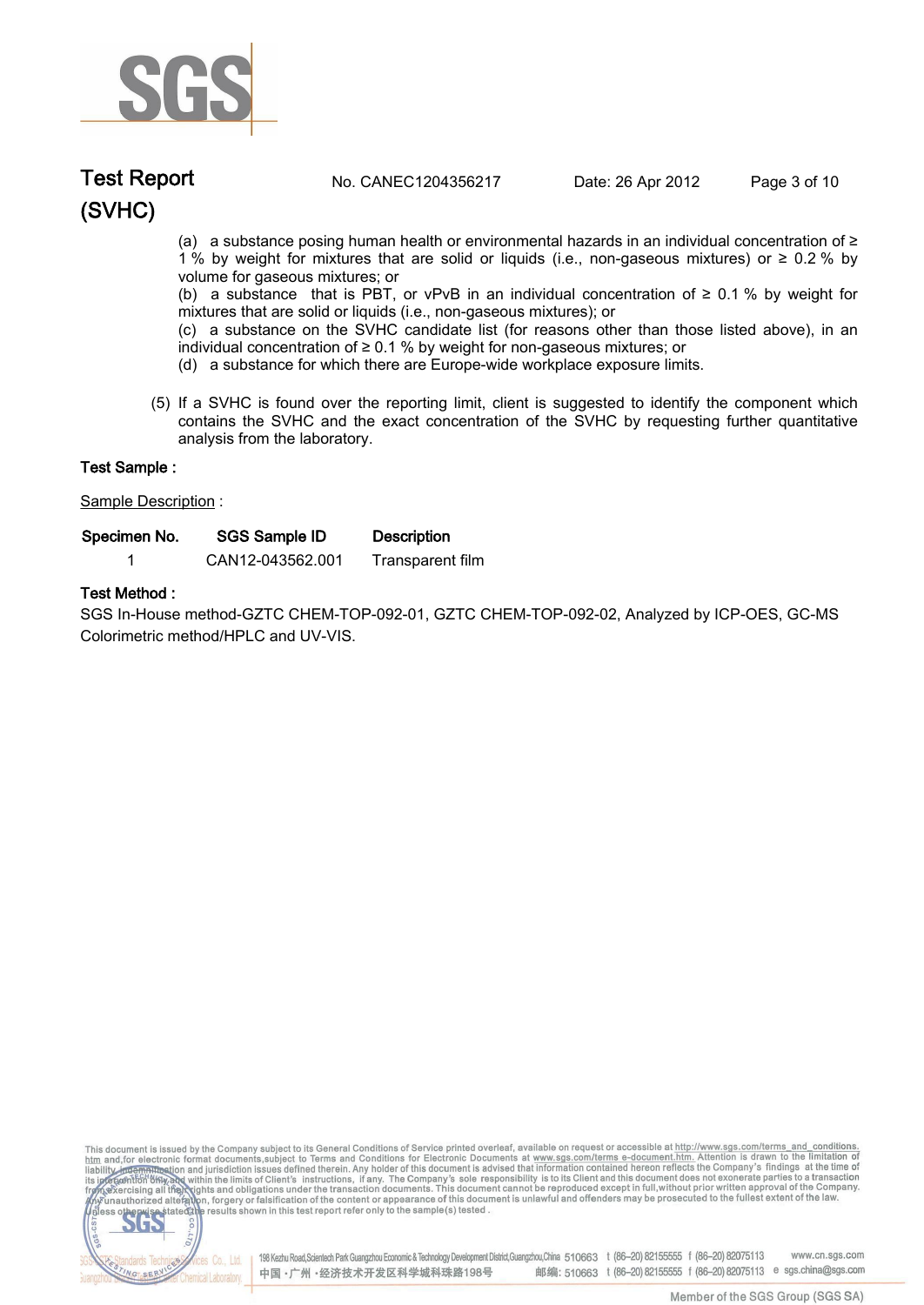

**Test Report. No. CANEC1204356217 Date: 26 Apr 2012. Page 4 of 10.**

### **Test Result : (Substances in the Candidate List of SVHC).**

| <b>Substance Name</b>                                                      | <b>CAS No.</b> | EC No.    | 001<br><b>Concentration</b><br>$(\%)$ | RL (%) |
|----------------------------------------------------------------------------|----------------|-----------|---------------------------------------|--------|
| 1,2-Benzenedicarboxylic acid,<br>di-C6-8-branched alkyl esters, C7-rich    | 71888-89-6     | 276-158-1 | <b>ND</b>                             | 0.050  |
| 1,2-Benzenedicarboxylic acid,<br>di-C7-11-branched and linear alkyl esters | 68515-42-4     | 271-084-6 | <b>ND</b>                             | 0.050  |
| 1,2-Dichloroethane                                                         | 107-06-2       | 203-458-1 | <b>ND</b>                             | 0.050  |
| 1,2,3-trichloropropane                                                     | $96 - 18 - 4$  | 202-486-1 | <b>ND</b>                             | 0.050  |
| 1-methyl-2-pyrrolidone                                                     | 872-50-4       | 212-828-1 | <b>ND</b>                             | 0.050  |
| 2,2'-dichloro-4,4'-methylenedianiline                                      | $101 - 14 - 4$ | 202-918-9 | <b>ND</b>                             | 0.050  |
| 2,4-Dinitrotoluene                                                         | 121-14-2       | 204-450-0 | <b>ND</b>                             | 0.050  |
| 2-Ethoxyethanol                                                            | 110-80-5       | 203-804-1 | <b>ND</b>                             | 0.050  |
| 2-ethoxyethyl acetate                                                      | 111-15-9       | 203-839-2 | <b>ND</b>                             | 0.050  |
| 2-Methoxyaniline; o-Anisidine                                              | $90 - 04 - 0$  | 201-963-1 | <b>ND</b>                             | 0.050  |
| 2-Methoxyethanol                                                           | 109-86-4       | 203-713-7 | <b>ND</b>                             | 0.050  |
| 4,4-Diaminodiphenylmethane(MDA)                                            | 101-77-9       | 202-974-4 | <b>ND</b>                             | 0.050  |
| 4-(1,1,3,3-tetramethylbutyl)phenol                                         | 140-66-9       | 205-426-2 | <b>ND</b>                             | 0.050  |
| 5-tert-butyl-2,4,6-trinitro-m-xylene (musk<br>xylene)                      | $81 - 15 - 2$  | 201-329-4 | <b>ND</b>                             | 0.050  |
| Acrylamide                                                                 | 79-06-01       | 201-173-7 | <b>ND</b>                             | 0.050  |
| Alkanes, C10-13, chloro (Short Chain<br><b>Chlorinated Paraffins)</b>      | 85535-84-8     | 287-476-5 | <b>ND</b>                             | 0.050  |

This document is issued by the Company subject to its General Conditions of Service printed overleaf, available on request or accessible at http://www.sgs.com/terms\_and\_conditions.<br>htm\_and,for electronic format documents,



Electric Co., Ltd. 198 Kezhu Road, Scientech Park Guangzhou Economic & Technology Development District, Guangzhou, China 510663 t (86-20) 82155555 f (86-20) 82075113 www.cn.sgs.com 邮编: 510663 t (86-20) 82155555 f (86-20) 82075113 e sgs.china@sgs.com 中国·广州·经济技术开发区科学城科珠路198号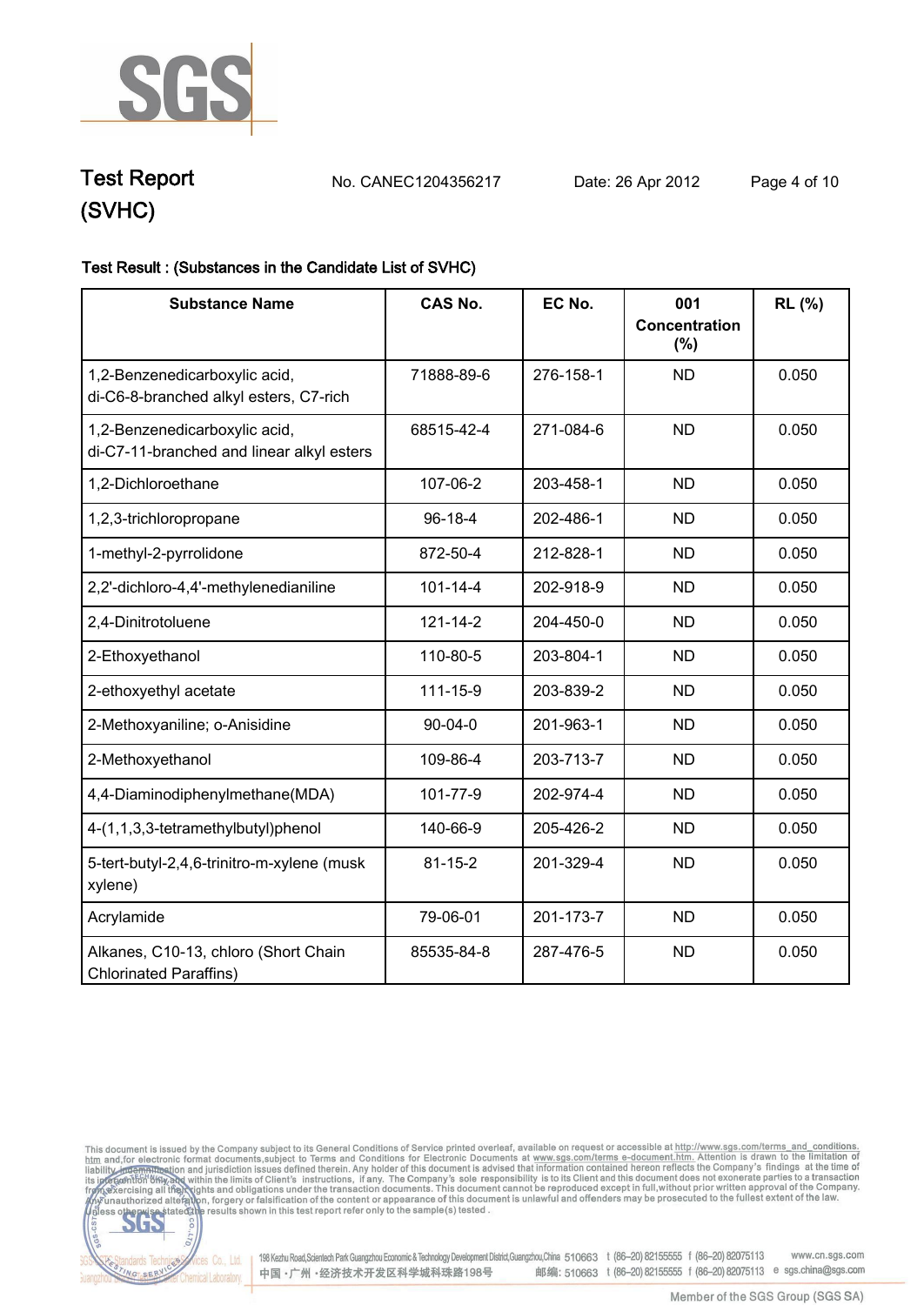

**Test Report. No. CANEC1204356217 Date: 26 Apr 2012. Page 5 of 10.**

| <b>Substance Name</b>                                                                                                                                                                                                                 | <b>CAS No.</b>              | EC No.                 | 001<br>Concentration<br>$(\%)$ | RL (%) |
|---------------------------------------------------------------------------------------------------------------------------------------------------------------------------------------------------------------------------------------|-----------------------------|------------------------|--------------------------------|--------|
| Aluminosilicate Refractory Ceramic Fibres<br>[with Al2O3 and SiO2 present in certain<br>concentration ranges (Al2O3: 43.5 - 47 %<br>w/w, and SiO2: 49.5 - 53.5 % w/w, or<br>Al2O3: 45.5 - 50.5 % w/w, and SiO2: 48.5 -<br>54 % w/w)]* | 650-017-00-8<br>(Index no.) |                        | <b>ND</b>                      | 0.005  |
| Aluminosilicate Refractory Ceramic Fibres<br>(with oxides of aluminium and silicon as the<br>main components present in variable<br>concentration ranges)*                                                                            | 650-017-00-8<br>(Index no.) |                        | <b>ND</b>                      | 0.005  |
| Ammonium dichromate*                                                                                                                                                                                                                  | 7789-09-5                   | 232-143-1              | <b>ND</b>                      | 0.005  |
| Anthracene                                                                                                                                                                                                                            | 120-12-7                    | 204-371-1              | <b>ND</b>                      | 0.050  |
| Anthracene oil*                                                                                                                                                                                                                       | 90640-80-5                  | 292-602-7              | <b>ND</b>                      | 0.050  |
| Anthracene oil, anthracene paste*                                                                                                                                                                                                     | 90640-81-6                  | 292-603-2              | <b>ND</b>                      | 0.050  |
| Anthracene oil, anthracene paste,<br>anthracene fraction*                                                                                                                                                                             | 91995-15-2                  | 295-275-9              | <b>ND</b>                      | 0.050  |
| Anthracene oil, anthracene paste, distn.<br>lights*                                                                                                                                                                                   | 91995-17-4                  | 295-278-5              | <b>ND</b>                      | 0.050  |
| Anthracene oil, anthracene-low*                                                                                                                                                                                                       | 90640-82-7                  | 292-604-8              | <b>ND</b>                      | 0.050  |
| Arsenic acid*                                                                                                                                                                                                                         | 7778-39-4                   | 231-901-9              | <b>ND</b>                      | 0.005  |
| Benzyl butyl phthalate (BBP)                                                                                                                                                                                                          | 85-68-7                     | 201-622-7              | <b>ND</b>                      | 0.050  |
| Bis (2-ethylhexyl)phthalate (DEHP)                                                                                                                                                                                                    | 117-81-7                    | 204-211-0              | <b>ND</b>                      | 0.050  |
| Bis(2-methoxyethyl) ether                                                                                                                                                                                                             | 111-96-6                    | 203-924-4              | <b>ND</b>                      | 0.050  |
| Bis(2-methoxyethyl) phthalate                                                                                                                                                                                                         | 117-82-8                    | 204-212-6              | <b>ND</b>                      | 0.050  |
| Bis(tributyltin) oxide (TBTO)                                                                                                                                                                                                         | 56-35-9                     | 200-268-0              | <b>ND</b>                      | 0.050  |
| Boric acid*                                                                                                                                                                                                                           | 10043-35-3<br>11113-50-1    | 233-139-2<br>234-343-4 | <b>ND</b>                      | 0.005  |
| Calcium arsenate*                                                                                                                                                                                                                     | 7778-44-1                   | 231-904-5              | <b>ND</b>                      | 0.005  |

This document is issued by the Company subject to its General Conditions of Service printed overleaf, available on request or accessible at http://www.sgs.com/terms. and\_conditions.<br>htm and, for electronic format document



Vices Co., Ltd. | 198 Kezhu Road,Scientech Park Guangzhou Economic & Technology Development District, Guangzhou, China 510663 t (86-20) 82155555 f (86-20) 82075113 www.cn.sgs.com 邮编: 510663 t (86-20) 82155555 f (86-20) 82075113 e sgs.china@sgs.com 中国·广州·经济技术开发区科学城科珠路198号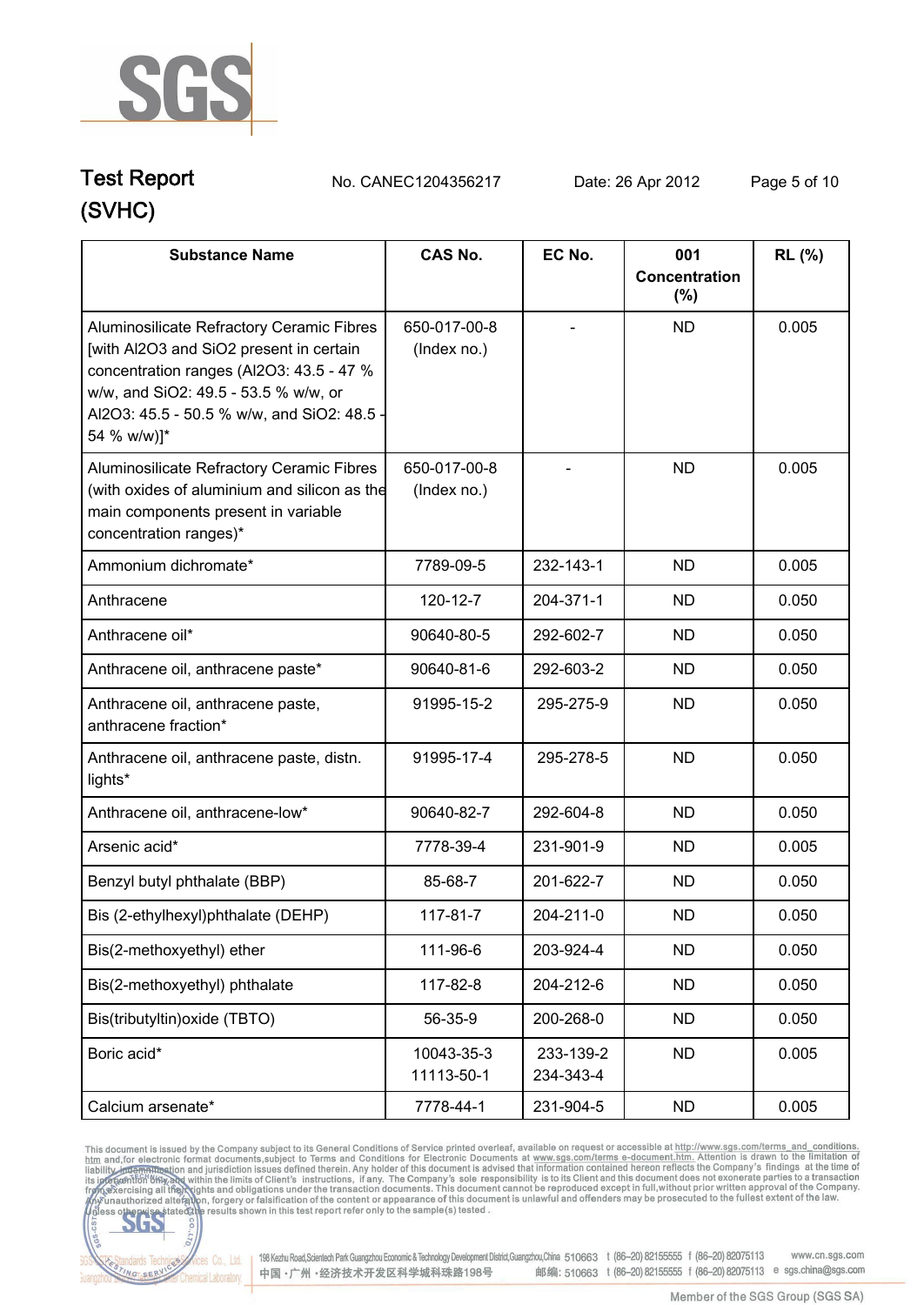

**Test Report. No. CANEC1204356217 Date: 26 Apr 2012. Page 6 of 10.**

| <b>Substance Name</b>                                                                                                        | <b>CAS No.</b>                       | EC No.                        | 001<br>Concentration | <b>RL</b> (%) |
|------------------------------------------------------------------------------------------------------------------------------|--------------------------------------|-------------------------------|----------------------|---------------|
|                                                                                                                              |                                      |                               | $(\% )$              |               |
| Chromic acid, Dichromic acid, Oligomers of<br>chromic acid and dichromic acid*                                               | 7738-94-5<br>13530-68-2              | 231-801-5<br>236-881-5        | <b>ND</b>            | 0.005         |
| Chromium trioxide*                                                                                                           | 1333-82-0                            | 215-607-8                     | <b>ND</b>            | 0.005         |
| Cobalt carbonate*                                                                                                            | 513-79-1                             | 208-169-4                     | <b>ND</b>            | 0.005         |
| Cobalt diacetate*                                                                                                            | 71-48-7                              | 200-755-8                     | <b>ND</b>            | 0.005         |
| Cobalt dichloride*                                                                                                           | 7646-79-9                            | 231-589-4                     | <b>ND</b>            | 0.005         |
| Cobalt dinitrate*                                                                                                            | 10141-05-6                           | 233-402-1                     | <b>ND</b>            | 0.005         |
| Cobalt sulphate*                                                                                                             | 10124-43-3                           | 233-334-2                     | <b>ND</b>            | 0.005         |
| Diarsenic pentaoxide*                                                                                                        | 1303-28-2                            | 215-116-9                     | <b>ND</b>            | 0.005         |
| Diarsenic trioxide*                                                                                                          | 1327-53-3                            | 215-481-4                     | <b>ND</b>            | 0.005         |
| Dibutyl phthalate (DBP)                                                                                                      | 84-74-2                              | 201-557-4                     | <b>ND</b>            | 0.050         |
| Dichromium tris(chromate) *                                                                                                  | 24613-89-6                           | 246-356-2                     | <b>ND</b>            | 0.005         |
| Diisobutyl phthalate                                                                                                         | 84-69-5                              | 201-553-2                     | <b>ND</b>            | 0.050         |
| Disodium tetraborate, anhydrous*                                                                                             | 1303-96-4<br>1330-43-4<br>12179-04-3 | 215-540-4                     | <b>ND</b>            | 0.005         |
| Formaldehyde, oligomeric reaction<br>products with aniline                                                                   | 25214-70-4                           | 500-036-1                     | <b>ND</b>            | 0.050         |
| Hexabromocyclododecane (HBCDD) and<br>all major diastereoisomers identified<br>(α-HBCDD, β-HBCDD, γ-HBCDD) $^{\vartriangle}$ | 25637-99-4<br>3194-55-6              | 247-148-4<br>and<br>221-695-9 | <b>ND</b>            | 0.050         |
| Hydrazine                                                                                                                    | 7803-57-8<br>302-01-2                | 206-114-9                     | <b>ND</b>            | 0.050         |
| Lead chromate*                                                                                                               | 7758-97-6                            | 231-846-0                     | <b>ND</b>            | 0.005         |
| Lead chromate molybdate sulphate red<br>(C.I. Pigment Red 104)*                                                              | 12656-85-8                           | 235-759-9                     | <b>ND</b>            | 0.005         |
| Lead diazide, Lead azide*                                                                                                    | 13424-46-9                           | 236-542-1                     | <b>ND</b>            | 0.005         |

This document is issued by the Company subject to its General Conditions of Service printed overleaf, available on request or accessible at http://www.sgs.com/terms. and\_conditions.<br>htm and, for electronic format document



198 Kezhu Road, Scientech Park Guangzhou Economic & Technology Development District, Guangzhou, China 510663 t (86-20) 82155555 f (86-20) 82075113 www.cn.sgs.com 邮编: 510663 t (86-20) 82155555 f (86-20) 82075113 e sgs.china@sgs.com 中国·广州·经济技术开发区科学城科珠路198号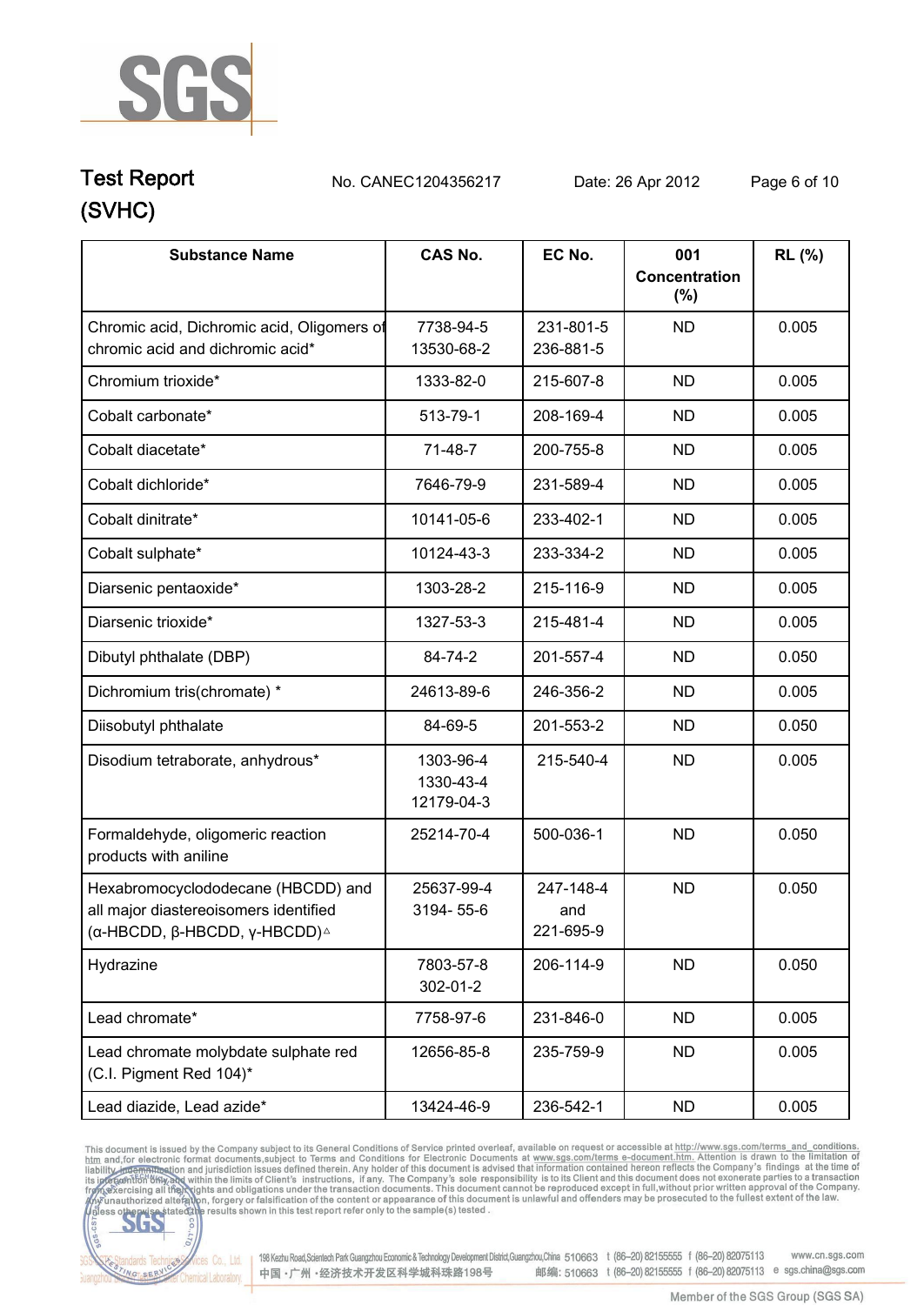

### **(SVHC) Test Report. No. CANEC1204356217 Date: 26 Apr 2012. Page 7 of 10.**

| <b>Substance Name</b>                                  | <b>CAS No.</b>          | EC No.    | 001<br>Concentration<br>(%) | RL (%) |
|--------------------------------------------------------|-------------------------|-----------|-----------------------------|--------|
| Lead dipicrate*                                        | 6477-64-1               | 229-335-2 | <b>ND</b>                   | 0.005  |
| Lead hydrogen arsenate*                                | 7784-40-9               | 232-064-2 | <b>ND</b>                   | 0.005  |
| Lead styphnate*                                        | 15245-44-0              | 239-290-0 | <b>ND</b>                   | 0.005  |
| Lead sulfochromate yellow (C.I. Pigment<br>Yellow 34)* | 1344-37-2               | 215-693-7 | <b>ND</b>                   | 0.005  |
| N,N-dimethylacetamide                                  | 127-19-5                | 204-826-4 | <b>ND</b>                   | 0.050  |
| Pentazinc chromate octahydroxide*                      | 49663-84-5              | 256-418-0 | <b>ND</b>                   | 0.005  |
| Phenolphthalein                                        | 77-09-8                 | 201-004-7 | <b>ND</b>                   | 0.050  |
| Pitch, coal tar, high temp.*                           | 65996-93-2              | 266-028-2 | <b>ND</b>                   | 0.050  |
| Potassium chromate*                                    | 7789-00-6               | 232-140-5 | <b>ND</b>                   | 0.005  |
| Potassium dichromate*                                  | 7778-50-9               | 231-906-6 | <b>ND</b>                   | 0.005  |
| Potassium<br>hydroxyoctaoxodizincatedichromate*        | 11103-86-9              | 234-329-8 | <b>ND</b>                   | 0.005  |
| Sodium chromate*                                       | 7775-11-3               | 231-889-5 | <b>ND</b>                   | 0.005  |
| Sodium dichromate*                                     | 7789-12-0<br>10588-01-9 | 234-190-3 | <b>ND</b>                   | 0.005  |
| Strontium chromate*                                    | 7789-06-2               | 232-142-6 | <b>ND</b>                   | 0.005  |
| Tetraboron disodium heptaoxide, hydrate*               | 12267-73-1              | 235-541-3 | <b>ND</b>                   | 0.005  |
| Trichloroethylene                                      | 79-01-6                 | 201-167-4 | <b>ND</b>                   | 0.050  |
| Triethyl arsenate*                                     | 15606-95-8              | 427-700-2 | <b>ND</b>                   | 0.005  |
| Trilead diarsenate*                                    | 3687-31-8               | 222-979-5 | <b>ND</b>                   | 0.005  |
| Tris(2-chloroethyl)phosphate                           | 115-96-8                | 204-118-5 | <b>ND</b>                   | 0.050  |

This document is issued by the Company subject to its General Conditions of Service printed overleaf, available on request or accessible at http://www.sgs.com/terms\_and\_conditions.<br>htm\_and,for electronic format documents,



onces Co., Ltd. | 198 Kezhu Road, Scientech Park Guangzhou Economic & Technology Development District, Guangzhou, China 510663 t (86-20) 82155555 f (86-20) 82075113 www.cn.sgs.com 邮编: 510663 t (86-20) 82155555 f (86-20) 82075113 e sgs.china@sgs.com 中国·广州·经济技术开发区科学城科珠路198号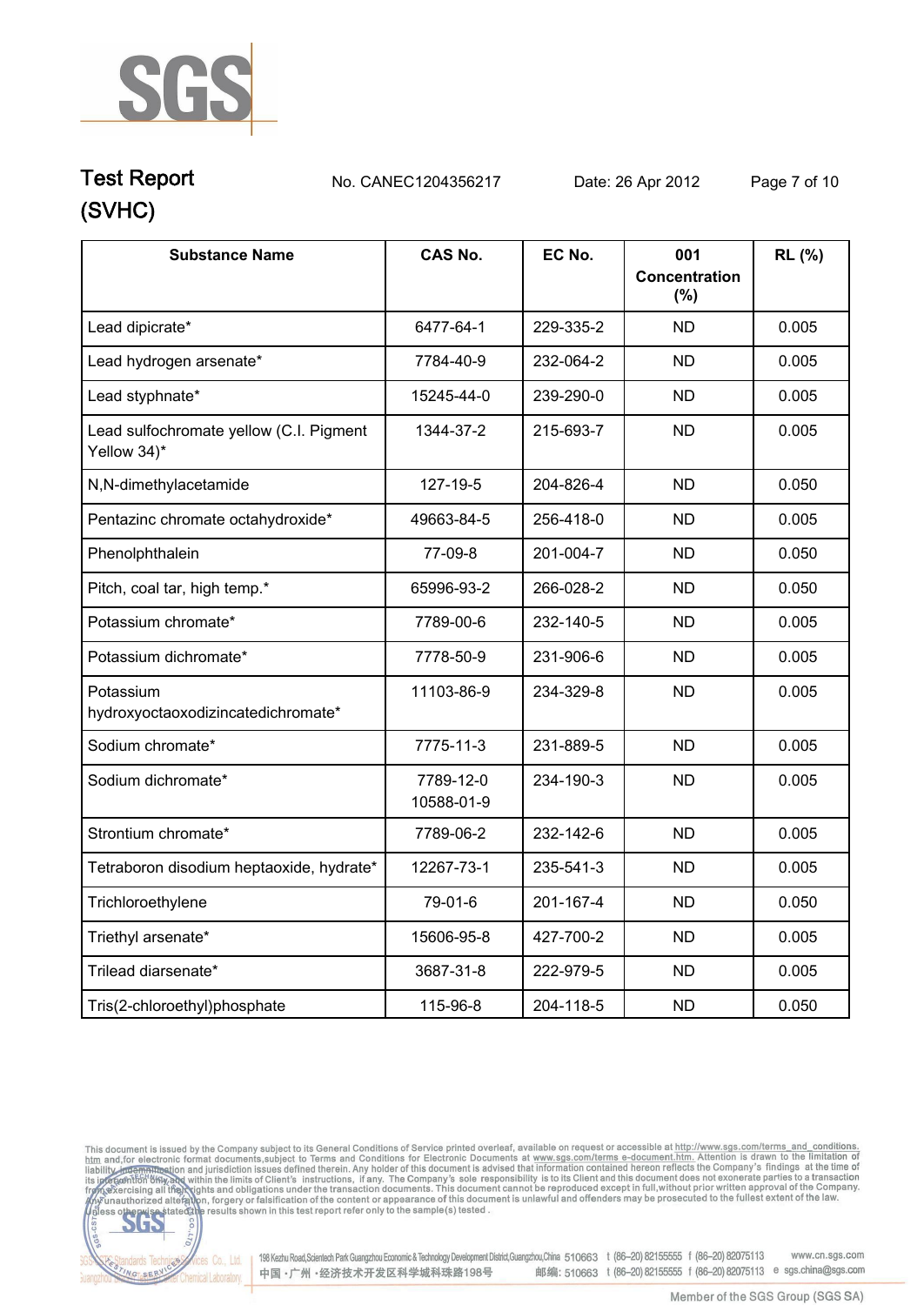

**Test Report. No. CANEC1204356217 Date: 26 Apr 2012. Page 8 of 10.**

| <b>Substance Name</b>                                                                                                                                                                                      | CAS No.                     | EC No. | 001<br>Concentration<br>$(\% )$ | <b>RL</b> (%) |
|------------------------------------------------------------------------------------------------------------------------------------------------------------------------------------------------------------|-----------------------------|--------|---------------------------------|---------------|
| Zirconia Aluminosilicate Refractory<br>Ceramic Fibres [with Al2O3, SiO2 and<br>ZrO2 present in certain concentration<br>ranges (Al2O3: 35 - 36 % w/w, SiO2: 47.5 -<br>50 % w/w, and ZrO2: 15 - 17 % w/w)]* | 650-017-00-8<br>(Index no.) |        | ND.                             | 0.005         |
| Zirconia Aluminosilicate Refractory<br>Ceramic Fibres (with oxides of aluminium,<br>silicon and zirconium as the main<br>components present in variable<br>concentration ranges)*                          | 650-017-00-8<br>(Index no.) |        | ND.                             | 0.005         |

**Notes :.**

**NG SER** 

**1. RL = Reporting Limit. All RL are based on homogenous material.**

**ND = Not detected (lower than RL), ND is denoted on the target compound.**

**2. ∆ CAS No. of diastereoisomers identified (α-HBCDD, β-HBCDD, γ-HBCDD): 134237-50-6, 134237-51-7, 134237-52-8.**

**3. \*The test result is based on the calculation of selected element(s) / marker(s) and to the worst-case scenario. For detail information, please refer to the SGS REACH website:** 

**www.reach.sgs.com/substance-of-very-high-concern-analysis-information-page.htm. Calculated concentration of boric acid, disodium tetraborate, anhydrous and tetraboron**

 **disodium heptaoxide, hydrate are based on the water extractive boron and sodium by ICP-OES.**

 **RL = 0.005% is evaluated for element (i.e. cobalt, arsenic, lead, sodium, chromium, chromium (VI), silicon, aluminum, zirconium, boron, and potassium respectively), except molybdenum RL=0.0005%..**

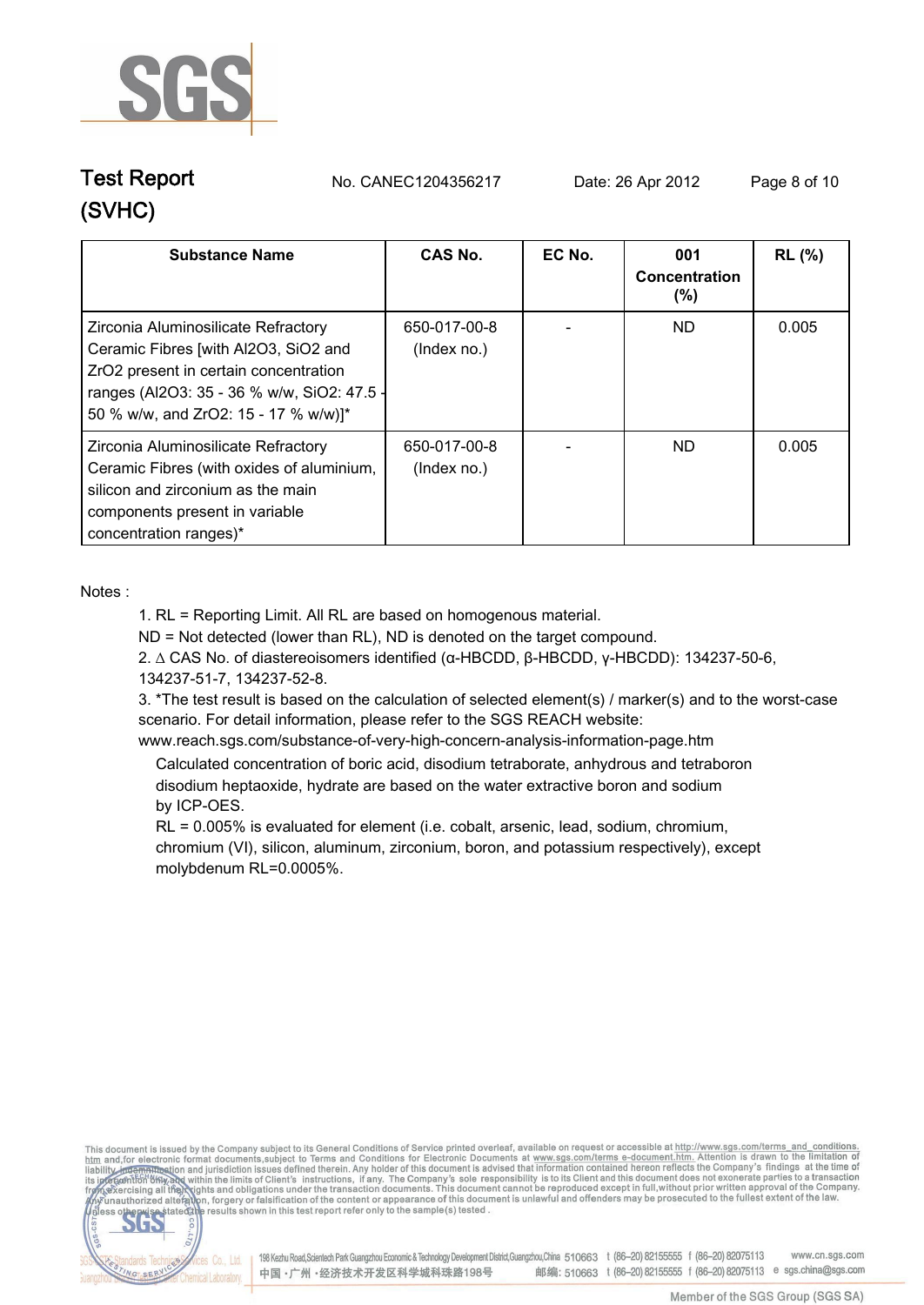

**Test Report. No. CANEC1204356217 Date: 26 Apr 2012. Page 9 of 10.**

NG SERY

**ATTACHMENTS SVHC Testing Flow Chart 1)** Name of the person who made testing: **Bella Wang / Tina Zhao**

**2)** Name of the person in charge of testing: **Adams Yu / Ryan Yang**



This document is issued by the Company subject to its General Conditions of Service printed overleaf, available on request or accessible at http://www.sgs.com/terms\_and\_conditions.<br>htm\_and,for electronic format documents,s S 198 Kezhu Road,Scientech Park Guangzhou Economic & Technology Development District,Guangzhou,China 510663 t (86-20) 82155555 f (86-20) 82075113 www.cn.sgs.com dards Te fices Co., Ltd.

中国·广州·经济技术开发区科学城科珠路198号

邮编: 510663 t (86-20) 82155555 f (86-20) 82075113 e sgs.china@sgs.com